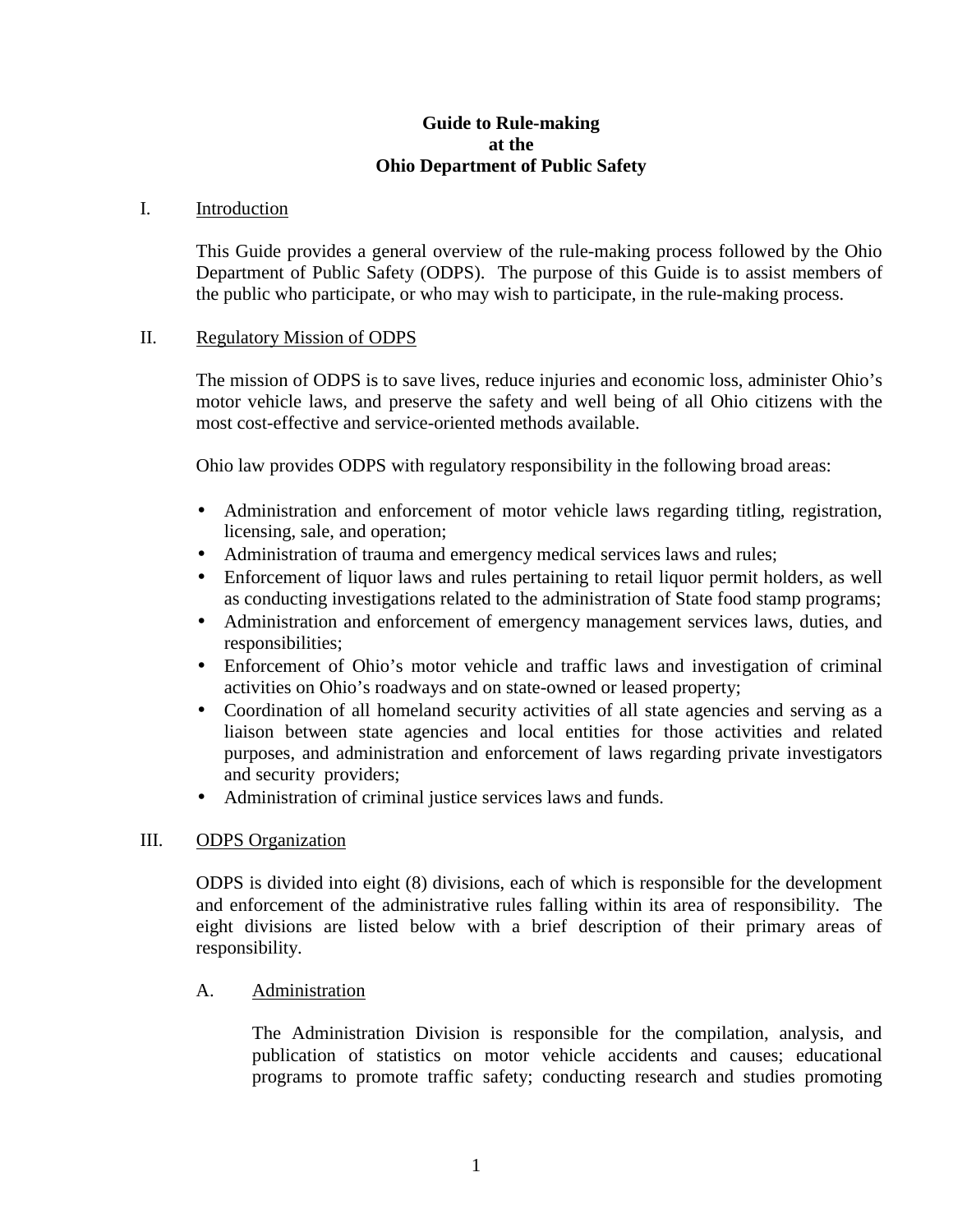safety on Ohio's highways; and overseeing the rule-making process for the other divisions of ODPS.

B. Bureau of Motor Vehicles

The Bureau of Motor Vehicles (BMV) is responsible for the administration and enforcement of motor vehicle laws regarding registration, titling, licensing, sale, and operation of vehicles.

# C. Criminal Justice Services

The Division of Criminal Justice Services is responsible for the coordination of criminal justice planning for the state. The Division provides research, technology, grants administration, and programmatic initiatives in its work with agencies and communities committed to reducing and preventing crime in Ohio.

## D. Emergency Management Agency

The Emergency Management Agency (EMA) is responsible for the administration and enforcement of emergency management services laws, duties, and responsibilities. As such, EMA is the central point of coordination in Ohio for response to, and recovery from, disasters.

### E. Emergency Medical Services

The Emergency Medical Services (EMS) division is responsible for the administration of trauma and emergency medical services laws and rules. Division staff work in conjunction with the State Board of Emergency Medical Services on EMS-related issues.

### F. Homeland Security

The Homeland security division is responsible for coordination of homeland security activities of all state agencies and acts as a liaison between state agencies and local entities for those activities and related purposes. The division is also responsible for administration and enforcement of the laws regarding private investigators and security service providers.

### G. Investigative Unit

The Investigative Unit is responsible for the enforcement of Ohio liquor laws and rules pertaining to retail liquor permit holders. The Unit's enforcement agents work in conjunction with the Ohio Liquor Control Commission on liquor law-related issues. The Unit's enforcement agents also assist the Ohio Department of Human Services in the administration of food stamp programs by conducting food stamprelated investigations.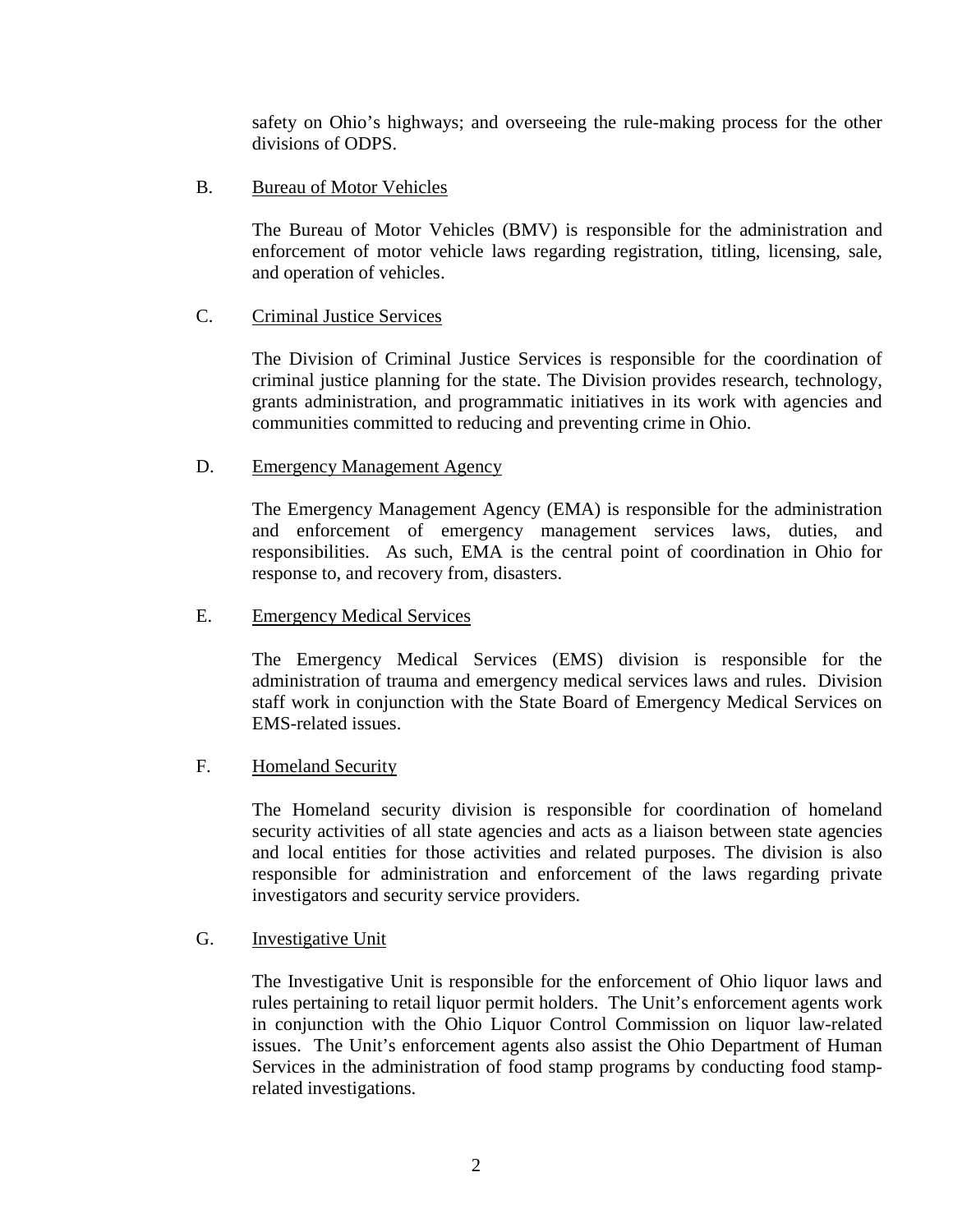# H. State Highway Patrol

The State Highway Patrol is responsible for enforcement of Ohio's motor vehicle and traffic laws on the State's highways. The Patrol also investigates criminal activities on public roadways and state owned or leased property and provides executive protection for the Governor and others as directed by the Governor. The division also provides highway safety education for the public and other law enforcement agencies.

# IV. ODPS Rule-making Authority

ODPS is authorized to promulgate (adopt, amend, and/or rescind) the administrative rules necessary to carry out its duties and responsibilities as outlined in Ohio laws. ODPS' duties and responsibilities are generally addressed in the following provisions of the Ohio Revised Code:

- Title 45 (motor vehicle laws and the creation of the Emergency Medical Services Division)
- Chapter 4749 (Private Investigation)
- Chapter 4765 (Emergency Medical Services)
- Chapter 5502 (Department of Public Safety)
- Chapter 5503 (State Highway Patrol)
- V. ODPS Rule-making Process
	- A. Rule Source: Generally, new rules are promulgated as a result of the passage of new laws by the Ohio legislature and changes to existing rules are promulgated as a result of necessary changes in the way in which the subject area must be regulated. The rule-making process is the same for both new rules and changes to existing rules; ODPS uses both an internal and external process as described below.
	- B. Internal Process:
		- 1. Each division must obtain prior approval from the Director whenever a change in policy is necessary.
		- 2. Each division works in conjunction with its assigned legal counsel to draft its rules based on new laws or changes in the way in which a subject area must be regulated; the division also prepares the rule summary and fiscal analysis form that must be filed with a proposed new or amended administrative rule.
		- 3. The draft is then submitted to the division's assigned legal counsel for review and approval.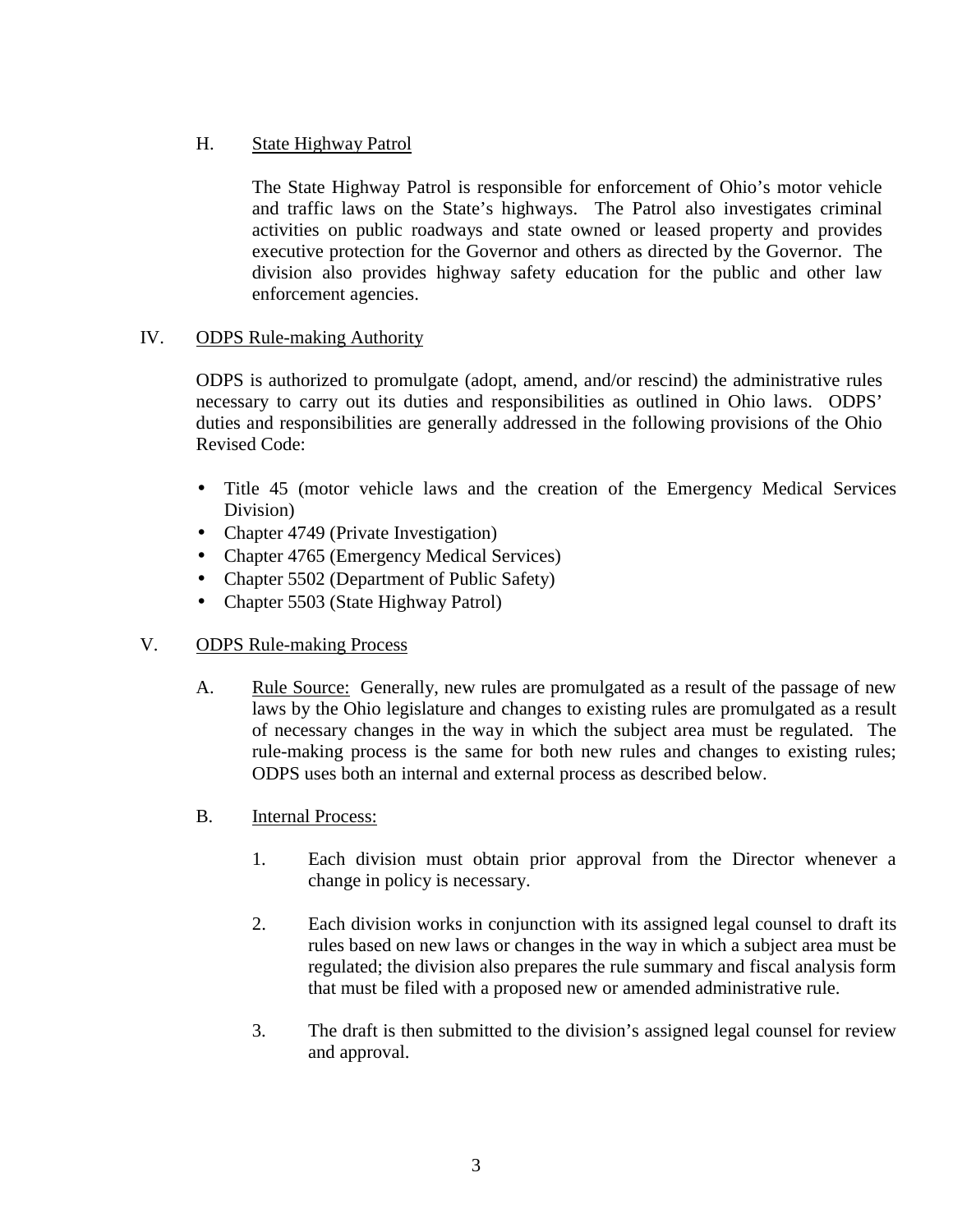4. Once the assigned legal counsel has reviewed and approved it, the proposed new or amended administrative rule is submitted to the Director for final approval.

## C. External Process:

- 1. The division responsible for the rule handles the external process in conjunction with the division's assigned legal counsel and the ODPS rules coordinator.
- 2. The division seeks comments from interested parties.
- 3. The division and its legal counsel evaluate comments received from interested parties.
- 4. The ODPS rules coordinator files the proposed rule, notice, and accompanying rule summary and fiscal analysis with the Joint Committee on Agency Rule Review (JCARR), the Legislative Service Commission (LSC), the Secretary of State and other agencies, as required.
- 5. At least thirty (30) days before a scheduled hearing on the proposed rule, ODPS provides notice of its intention to adopt the rule in the Register of Ohio, which is published by the Legislative Service Commission.
- 6. A public hearing is conducted the thirty-first to fortieth (31-40) day after the proposed rule filing.
- 7. The division and its legal counsel evaluate information received at the public hearing for possible rule amendment or withdrawal.
- 8. A division representative and the division's legal counsel attend the JCARR hearing to address any questions or concerns raised by committee members or witnesses who testify or submit written comments.
- 9. The ODPS rules coordinator files the final rule with JCARR, LSC and the Secretary of State.

### VI. Public Participation

ODPS encourages members of the public to participate in its rule-making process. The opportunities for participation vary depending upon the rule-making directions and time limits established in the relevant laws passed by the Ohio Legislature. Opportunities may include some or all of the following: